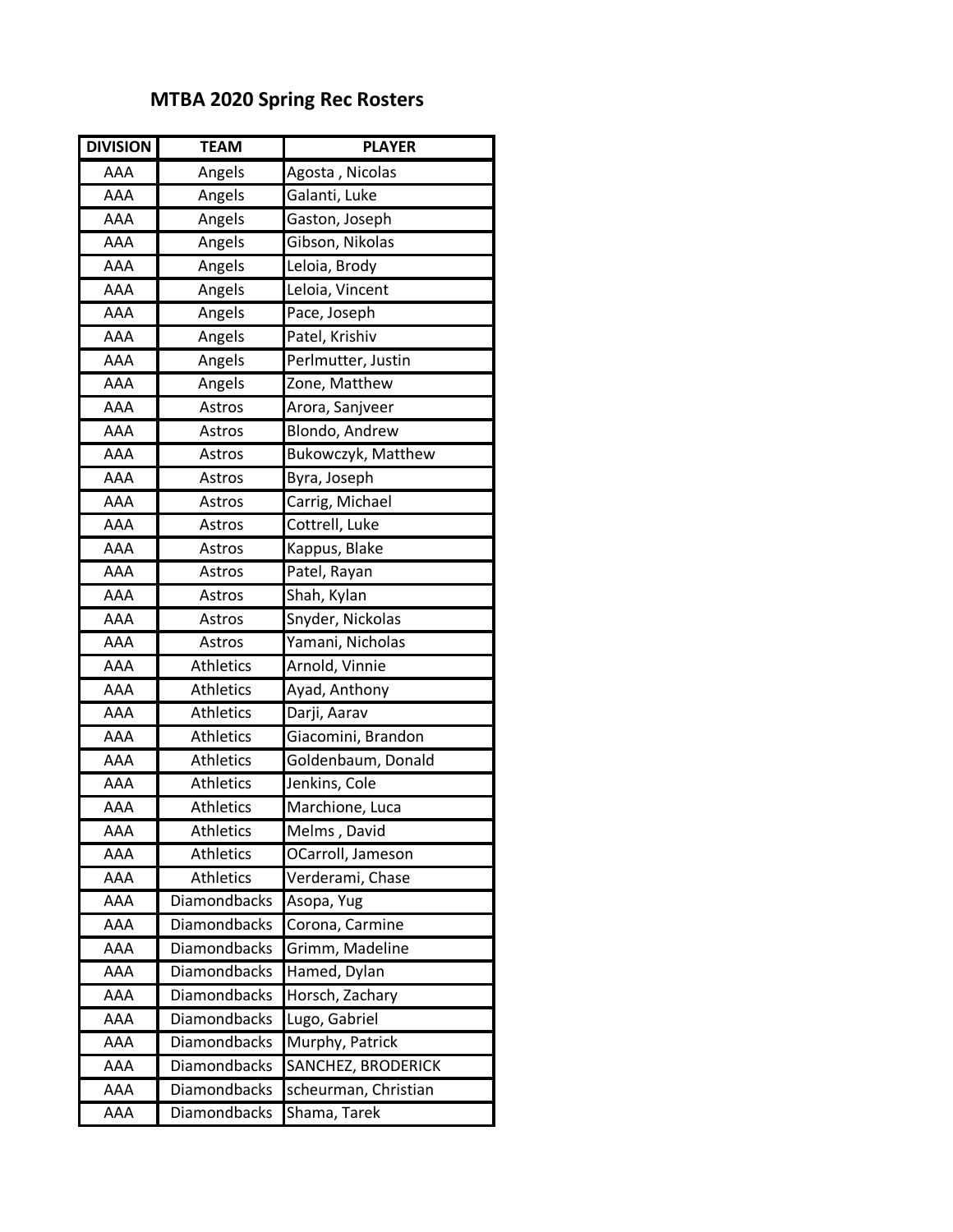| AAA        | Diamondbacks     | Singh, Angad         |
|------------|------------------|----------------------|
| AAA        | Dodgers          | Balz, David          |
| AAA        | Dodgers          | Brower, Joseph       |
| AAA        | Dodgers          | Demone, Luke         |
| AAA        | Dodgers          | Kaushal, Arjun       |
| AAA        | Dodgers          | Lipariti, Ciro       |
| <b>AAA</b> | Dodgers          | Mutyala, Shritan     |
| AAA        | Dodgers          | Noa, Jayden          |
| AAA        | Dodgers          | Ragosa, Paul         |
| AAA        | Dodgers          | Singh, Jiaan         |
| AAA        | Dodgers          | Tendler, Jacob       |
| AAA        | Dodgers          | Tremarco, George     |
| AAA        | Giants           | Aiello, Matteo       |
| <b>AAA</b> | Giants           | Badiak, Colton       |
| AAA        | Giants           | Bhilota, Marvic      |
| AAA        | Giants           | Close, Shawn         |
| AAA        | Giants           | Juliano, Max         |
| AAA        | Giants           | Khatri, Krish        |
| AAA        | Giants           | Minguillon, Michael  |
| AAA        | Giants           | Rezk, Lucas          |
| <b>AAA</b> | Giants           | Stephanik, James     |
| AAA        | Giants           | Takacs, Shannon      |
| AAA        | Rangers          | Caponegro, Nathaniel |
| AAA        | Rangers          | Fabiano, Dominic     |
| AAA        | Rangers          | Goncalves, Lucas     |
| AAA        | Rangers          | Kovler, Ethan        |
| AAA        | Rangers          | Lee, Gryffin         |
| AAA        | Rangers          | Linke, Jacob         |
| AAA        | Rangers          | Marques, Chase       |
| AAA        | Rangers          | Miller, Haydon       |
| AAA        | Rangers          | patel, shaan         |
| AAA        | Rangers          | Quintana, Nico       |
| AAA        | Rangers          | Shah, Shiv           |
| AAA        | Rockies          | Andrews, Charles     |
| AAA        | Rockies          | ashokkumar, vishnu   |
| AAA        | Rockies          | Jangam, Arush        |
| AAA        | <b>Rockies</b>   | Malet, Bradley       |
| AAA        | Rockies          | Middleton, Austin    |
| AAA        | <b>Rockies</b>   | Parikh, Armaan       |
| AAA        | Rockies          | Runtevski, Logan     |
| AAA        | <b>Rockies</b>   | Rupinski, Nico       |
| AAA        | Rockies          | Rutan, Nico          |
| AAA        | Rockies          | Schaffter, Ryan      |
| AAA        | Rockies          | Schayer, Thomas      |
| Majors     | <b>Blue Jays</b> | Callanan, Benjamin   |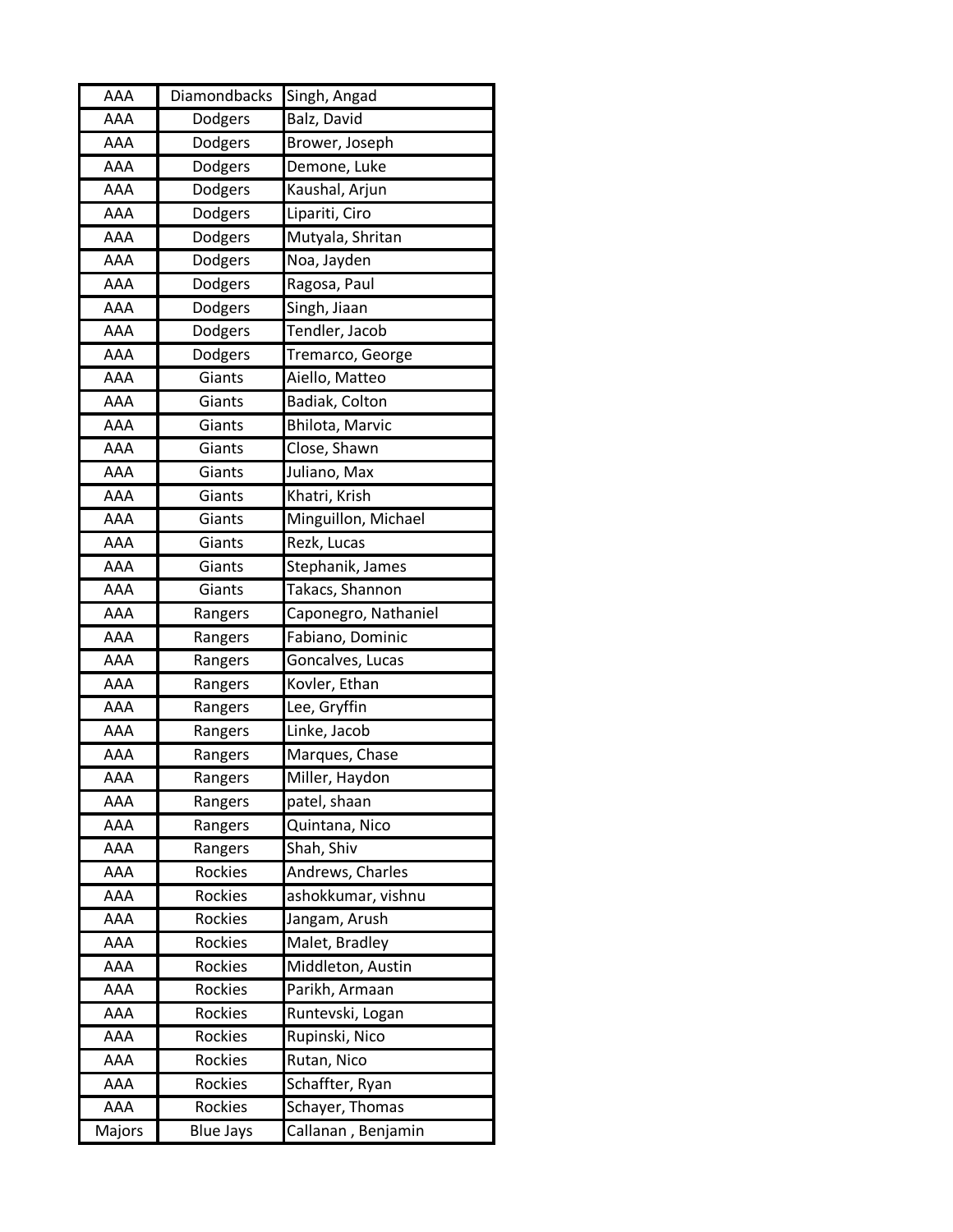| Majors | <b>Blue Jays</b> | Caponegro, Anthony   |
|--------|------------------|----------------------|
| Majors | <b>Blue Jays</b> | DiFrancesco, Evan    |
| Majors | <b>Blue Jays</b> | Fornal, Zachary      |
| Majors | <b>Blue Jays</b> | Giblin, Matthew      |
| Majors | <b>Blue Jays</b> | Gochenour, Chase     |
| Majors | <b>Blue Jays</b> | Gonzalez, Max        |
| Majors | <b>Blue Jays</b> | Lonczak, Luke        |
| Majors | <b>Blue Jays</b> | Macaluso, Brandon    |
| Majors | <b>Blue Jays</b> | Pawliczak, Connor    |
| Majors | <b>Blue Jays</b> | Richter, Logan       |
| Majors | <b>Blue Jays</b> | Rivera, AJ           |
| Majors | Orioles          | Barbera, Stephen     |
| Majors | Orioles          | Caravello, Jake      |
| Majors | Orioles          | Giambrone, Vincent   |
| Majors | Orioles          | GIBSON, Alex         |
| Majors | Orioles          | JABBAL, SHAAN        |
| Majors | Orioles          | Jorgensen, Douglas   |
| Majors | Orioles          | Judge, Owen          |
| Majors | Orioles          | McManus, Sean        |
| Majors | Orioles          | Nordgren, Oliver     |
| Majors | Orioles          | O'Leary, Owen        |
| Majors | Orioles          | Pawlowski, Dominic   |
| Majors | Orioles          | Reichel, Thomas Jude |
| Majors | <b>Red Sox</b>   | Bacon, Tyler         |
| Majors | <b>Red Sox</b>   | Bayoumy, Ryan        |
| Majors | <b>Red Sox</b>   | Cavallo, Nicholas    |
| Majors | <b>Red Sox</b>   | Grau, Anthony        |
| Majors | <b>Red Sox</b>   | Horsch, Christopher  |
| Majors | <b>Red Sox</b>   | Linke, Matthew       |
| Majors | <b>Red Sox</b>   | Lockhart, Jordan     |
| Majors | <b>Red Sox</b>   | Modi, Aarav          |
| Majors | <b>Red Sox</b>   | Nieves, Dennis       |
| Majors | <b>Red Sox</b>   | Patel, Armaan        |
| Majors | <b>Red Sox</b>   | Santiago, Jeret      |
| Majors | <b>Red Sox</b>   | Williams, Liam       |
| Majors | Yankees          | Bell, Collin         |
| Majors | Yankees          | Desai, Siddharth     |
| Majors | Yankees          | Enis, Jaxon          |
| Majors | Yankees          | Jangam, Arnav        |
| Majors | Yankees          | Khan, Mesum          |
| Majors | Yankees          | Kovler, Sam          |
| Majors | Yankees          | Marcus, Alex         |
| Majors | Yankees          | Ragosa, David        |
| Majors | Yankees          | Sable, Dylan         |
| Majors | Yankees          | Schwieters, Chris    |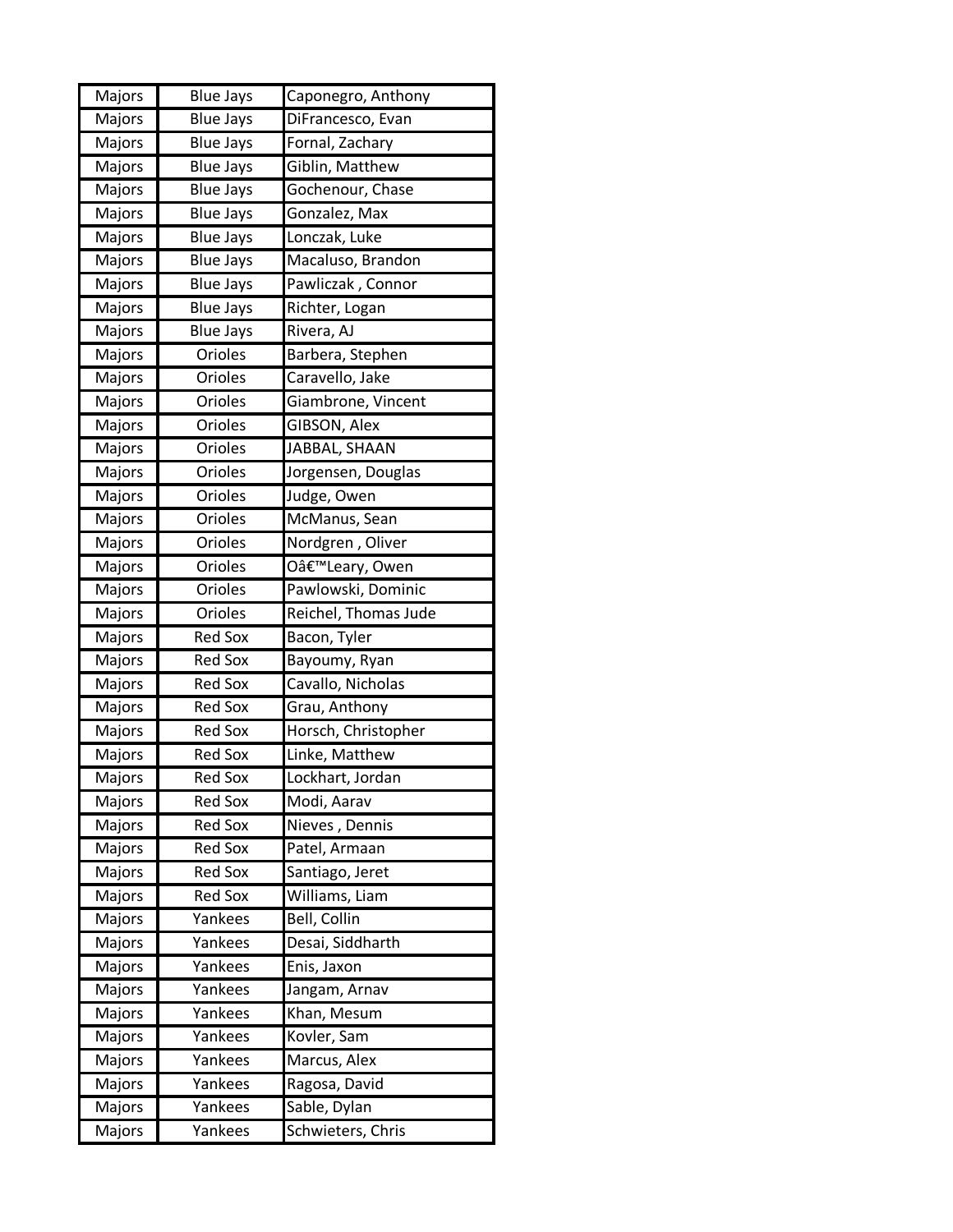| Majors | Yankees        | Shah, Sai             |
|--------|----------------|-----------------------|
| Majors | Yankees        | Toye, Cavan           |
| Minors | <b>Brewers</b> | Deak, Domani          |
| Minors | <b>Brewers</b> | Gunjal, Aryan         |
| Minors | <b>Brewers</b> | Januszkiewicz, Kyle   |
| Minors | <b>Brewers</b> | Numa, Josiah          |
| Minors | <b>Brewers</b> | Ross, Nicholas        |
| Minors | <b>Brewers</b> | Rutan, Kyle           |
| Minors | <b>Brewers</b> | Rutan, Michael        |
| Minors | <b>Brewers</b> | Sokolowski, Brandon   |
| Minors | <b>Brewers</b> | Takacs, Ryan          |
| Minors | <b>Brewers</b> | Wojcik, Charles       |
| Minors | <b>Brewers</b> | Wysokowski, Aiden     |
| Minors | <b>Brewers</b> | Wysokowski, Andrew    |
| Minors | Cardinals      | Andersen-White, Evan  |
| Minors | Cardinals      | Blazas, Mason         |
| Minors | Cardinals      | <b>CTORIDES, EVAN</b> |
| Minors | Cardinals      | Desmond, Ryan         |
| Minors | Cardinals      | Gandra, Amit          |
| Minors | Cardinals      | Lawson-Levy, Mathew   |
| Minors | Cardinals      | Malet, Eric           |
| Minors | Cardinals      | Nair, Shaan           |
| Minors | Cardinals      | pawliczak, luke       |
| Minors | Cardinals      | Ronan, Chase          |
| Minors | Cardinals      | Russo, Thomas         |
| Minors | Cardinals      | Saborido, Joseph      |
| Minors | Cardinals      | White, Jack           |
| Minors | Cubs           | Bhagat, Aaditya       |
| Minors | Cubs           | Chapdelaine, Jason    |
| Minors | Cubs           | Cinque, Michael       |
| Minors | Cubs           | DelPrete, Anthony     |
| Minors | Cubs           | DiFrancesco, Elias    |
| Minors | Cubs           | Friedeman, Michael    |
| Minors | Cubs           | GANGEMI, FRANK        |
| Minors | Cubs           | Juliano, Alex         |
| Minors | Cubs           | Miller, Charles       |
| Minors | Cubs           | Pyzik, Ryan           |
| Minors | Cubs           | Schwartz, Bryan       |
| Minors | Cubs           | shah, shivam          |
| Minors | Indians        | Cheetham, Ryan        |
| Minors | Indians        | Ferrence, James       |
| Minors | Indians        | Gudimetla, Armaan     |
| Minors | Indians        | Jain, Zen             |
| Minors | Indians        | Johnson, Chase        |
| Minors | Indians        | Kappus, Cameron       |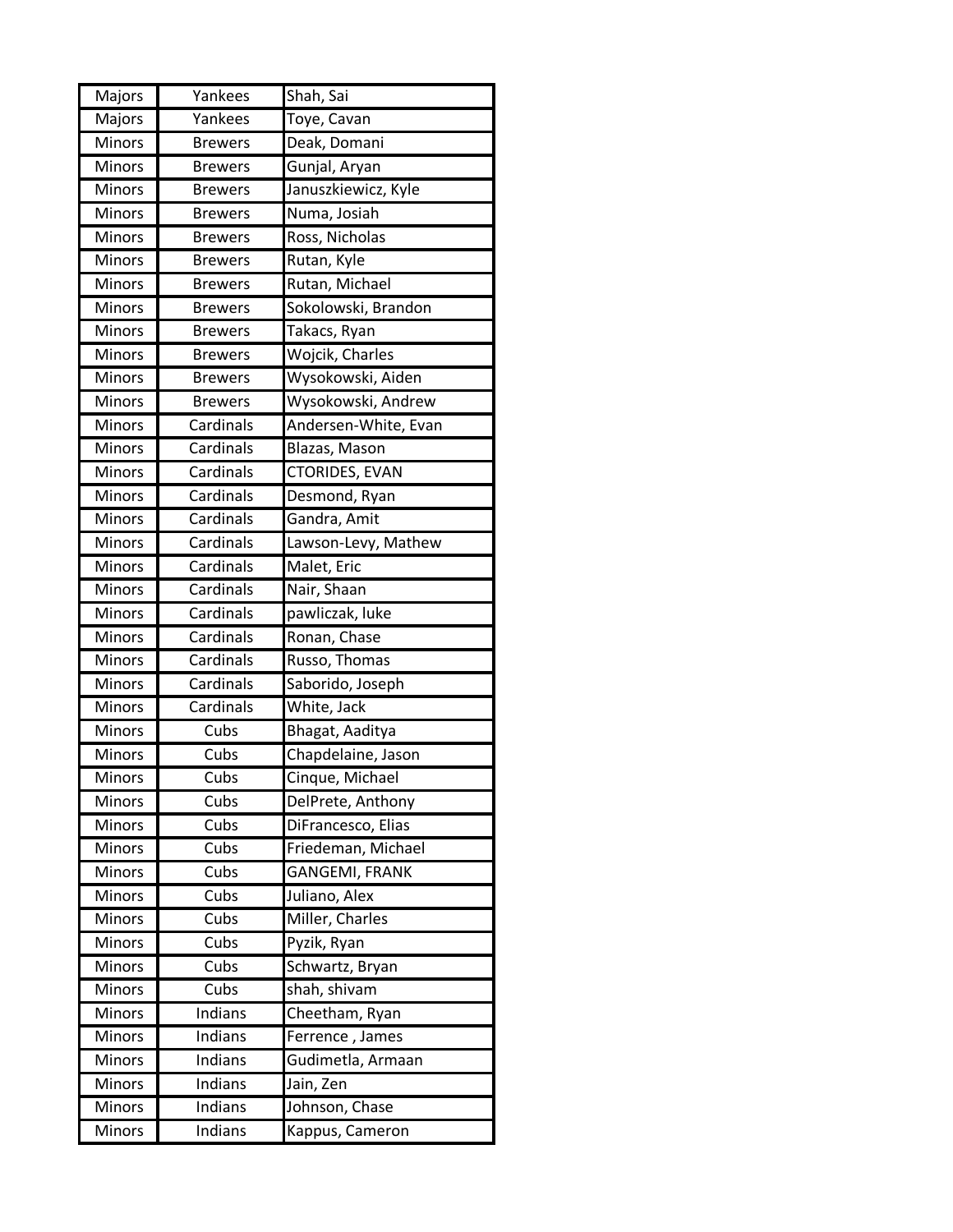| Minors        | Indians          | Marchetta, Robbie       |
|---------------|------------------|-------------------------|
| Minors        | Indians          | Mehta, Vishvam          |
| Minors        | Indians          | Murphy, Thomas          |
| Minors        | Indians          | Profaci, Robert         |
| Minors        | Indians          | Stanislawczyk, Ryan     |
| Minors        | Indians          | Yamani, Giovanni        |
| Minors        | Pirates          | Balz, Robert            |
| Minors        | Pirates          | Dunn, Eric              |
| Minors        | Pirates          | gonzalez, tyler         |
| Minors        | Pirates          | Graziano, Dominick      |
| Minors        | Pirates          | Kucharczyk, Jake        |
| Minors        | Pirates          | Loudin, Austin          |
| Minors        | Pirates          | Nemeth, Dalton          |
| Minors        | Pirates          | Salerno, Matthew        |
| Minors        | Pirates          | Shah, Aadi              |
| Minors        | Pirates          | Smith, Aidan            |
| Minors        | Pirates          | Weiss, Ryan             |
| Minors        | Pirates          | Zastocki, Joseph        |
| Minors        | Royals           | Bhakat, Ronit           |
| Minors        | Royals           | Craparotta, Brandon     |
| Minors        | Royals           | Crespo, CJ              |
| Minors        | Royals           | Halle, Ryan             |
| Minors        | Royals           | Lemay, Garikai          |
| Minors        | Royals           | Luciani, Christian      |
| Minors        | Royals           | Luciani, Matthew        |
| Minors        | Royals           | Marcus, Colin           |
| Minors        | Royals           | Nasser, Joseph          |
| <b>Minors</b> | Royals           | Panitch, Shane          |
| Minors        | Royals           | Torres, Luis            |
| Minors        | Royals           | Tsistinas, Christian    |
| <b>Minors</b> | White Sox        | Brown, Jake             |
| Minors        | White Sox        | Casey, Zachary          |
| Minors        | <b>White Sox</b> | Cuoco, Giovanni Gerardo |
| <b>Minors</b> | <b>White Sox</b> | Cuoco, Rocco Joseph     |
| Minors        | <b>White Sox</b> | Henryk, AJ              |
| Minors        | <b>White Sox</b> | Jorgensen, Aiden        |
| Minors        | <b>White Sox</b> | Kentos, Samuel          |
| Minors        | White Sox        | Losey, Bryce            |
| Minors        | <b>White Sox</b> | Marretta, Frank         |
| Minors        | <b>White Sox</b> | Rivera, RJ              |
| Minors        | <b>White Sox</b> | Rupinski, John          |
| Minors        | White Sox        | Shama, Zane             |
| Rookie        | <b>Bulls</b>     | ERIKSEN, Michael        |
| Rookie        | <b>Bulls</b>     | Gingo, Joseph           |
| Rookie        | <b>Bulls</b>     | jain, Aarav             |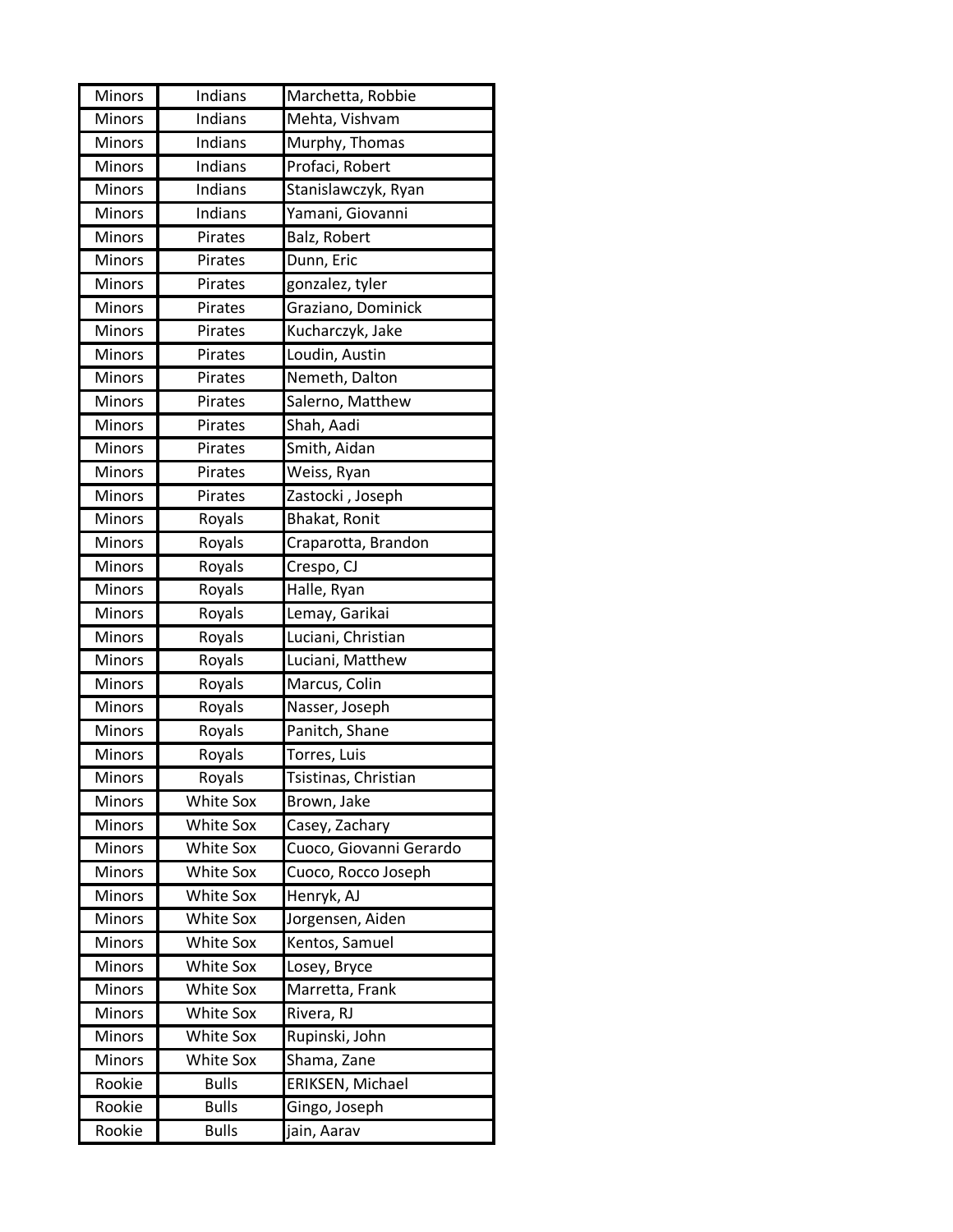| Rookie          | <b>Bulls</b>                | pace, salvatore           |
|-----------------|-----------------------------|---------------------------|
| Rookie          | $\overline{B}$ ulls         | Rafael, Jack              |
| Rookie          | <b>Bulls</b>                | Rivas, Landy              |
| Rookie          | <b>Bulls</b>                | Stephanik, Mark           |
| Rookie          | Dash                        | Caponegro, Noah           |
| Rookie          | Dash                        | Guadagno, Duncan          |
| Rookie          | Dash                        | Martiak, Sophie           |
| Rookie          | Dash                        | Porcelli, Leon            |
| Rookie          | Dash                        | Semple, Patrick           |
| Rookie          | $\overline{\mathsf{D}}$ ash | Settecase, Anthony        |
| Rookie          | Dash                        | thandra, Samanyu          |
| Rookie          | Mud Hens                    | Bucior, Eddie             |
| Rookie          | Mud Hens                    | Fabiano, Brian            |
| Rookie          | Mud Hens                    | Galileo, Dominic          |
| Rookie          | Mud Hens                    | Herman, Jack              |
| Rookie          | Mud Hens                    | LaGrasso IV, Salvatore    |
| Rookie          | Mud Hens                    | long, connor              |
| Rookie          | Mud Hens                    | Nucum, Jordan             |
| Rookie          | Mud Hens                    | Patel, Yug                |
| Rookie          | Mud Hens                    | Santay, Nathan            |
| Rookie          | Rockhounds                  | Costa, Alex               |
| Rookie          | Rockhounds                  | DAmodio, Robert           |
| Rookie          | Rockhounds                  | Knofel, Evan              |
| Rookie          | Rockhounds                  | Passner, Brian            |
| Rookie          | Rockhounds                  | Pipero, Ryan              |
| Rookie          | Rockhounds                  | Ruiz, Jax                 |
| Rookie          | Rockhounds                  | Williams, Brayden         |
| Rookie          | <b>Timber Rattlers</b>      | <b>BESHAI, PETER</b>      |
| Rookie          | <b>Timber Rattlers</b>      | Blanck, Jackson           |
| Rookie          | Timber Rattlers             | Mannino, Sal              |
| Rookie          | <b>Timber Rattlers</b>      | Scheid, Walker            |
| Rookie          | <b>Timber Rattlers</b>      | Theethira, Kevin-Cariappa |
| Rookie          | <b>Timber Rattlers</b>      | Trohalides, Tristan       |
| Rookie          | <b>Timber Rattlers</b>      | Tudor, Jacob              |
| Rookie          | Tincaps                     | Grant, Sebastian          |
| Rookie          | Tincaps                     | Hadjiapostoli, George     |
| Rookie          | Tincaps                     | JABBAL, DYLAN             |
| Rookie          | <b>Tincaps</b>              | Marretta, Joseph          |
| Rookie          | <b>Tincaps</b>              | Tabbitas, Drew            |
| Rookie          | <b>Tincaps</b>              | Vega, Damian              |
| Rookie          | Tincaps                     | Zsamba, Antonio           |
| Tee Ball        | <b>Blue Rocks</b>           | Bosco, David              |
| <b>Tee Ball</b> | <b>Blue Rocks</b>           | Cabrera, Audie            |
| <b>Tee Ball</b> | <b>Blue Rocks</b>           | Fong, Cameron             |
| Tee Ball        | <b>Blue Rocks</b>           | Nemeth, Liam              |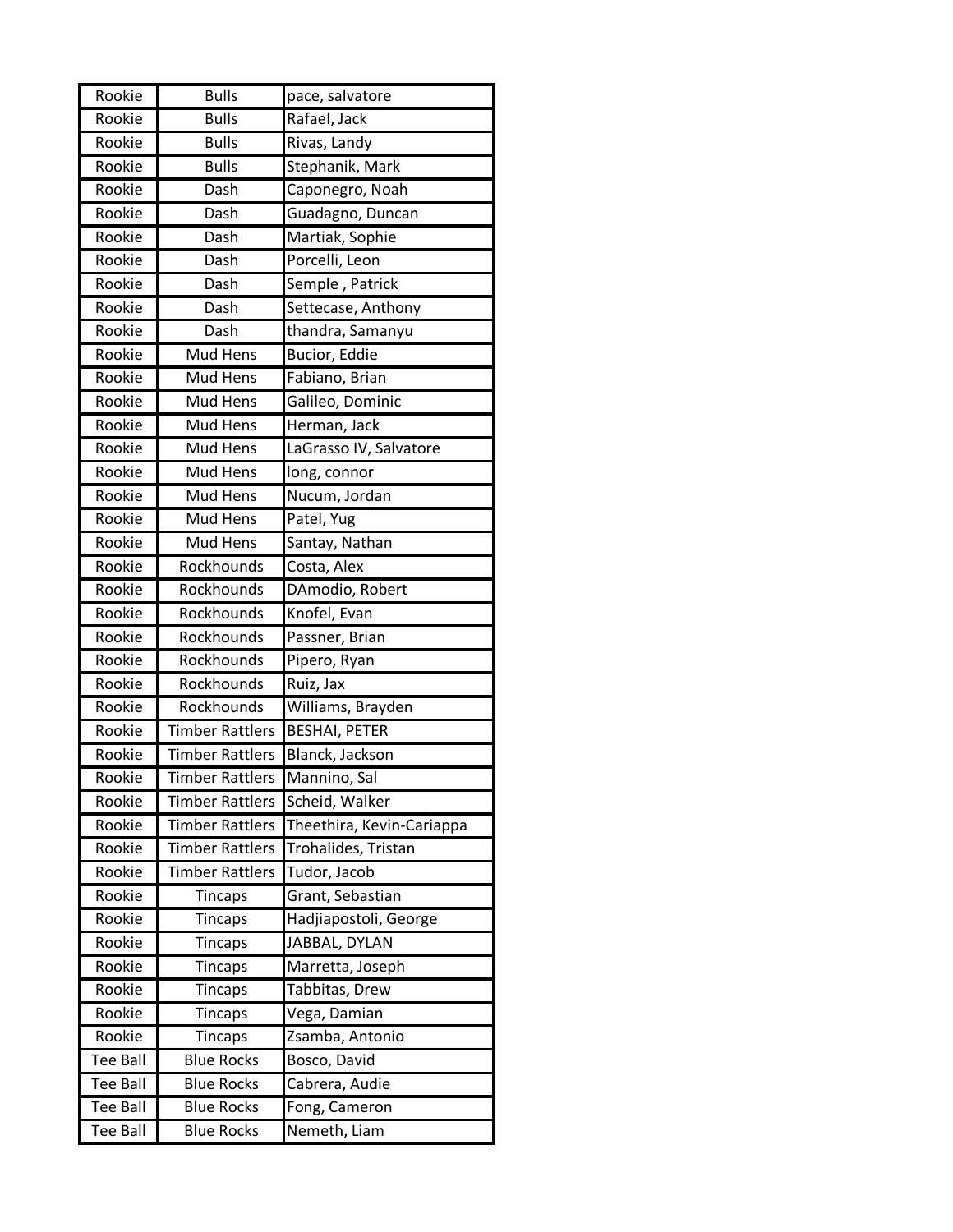| <b>Tee Ball</b> | <b>Blue Rocks</b> | Robinson, Logan       |
|-----------------|-------------------|-----------------------|
| <b>Tee Ball</b> | <b>Blue Rocks</b> | Soto, Andrew          |
| <b>Tee Ball</b> | <b>Blue Rocks</b> | VanHyning, Luke       |
| <b>Tee Ball</b> | Grasshoppers      | Cusanelli, Dominick   |
| <b>Tee Ball</b> | Grasshoppers      | Grazier, Liam         |
| <b>Tee Ball</b> | Grasshoppers      | Mannino, Nicholas     |
| <b>Tee Ball</b> | Grasshoppers      | Patel, Shane          |
| <b>Tee Ball</b> | Grasshoppers      | Sallemi, Carmine      |
| <b>Tee Ball</b> | Grasshoppers      | Shaughnessy, Jack     |
| <b>Tee Ball</b> | Grasshoppers      | Yamani, Lorenzo       |
| Tee Ball        | <b>Hot Rods</b>   | Cignarella, Evan      |
| <b>Tee Ball</b> | <b>Hot Rods</b>   | Colella, Marino       |
| <b>Tee Ball</b> | <b>Hot Rods</b>   | Dziubeck, Cameron     |
| <b>Tee Ball</b> | <b>Hot Rods</b>   | Fletcher III, Brian   |
| <b>Tee Ball</b> | <b>Hot Rods</b>   | Moreira, Gavin        |
| <b>Tee Ball</b> | <b>Hot Rods</b>   | Skurbe, Nicholas      |
| <b>Tee Ball</b> | <b>Hot Rods</b>   | Suarez, Lucas         |
| <b>Tee Ball</b> | <b>Hot Rods</b>   | Toth, Everly          |
| <b>Tee Ball</b> | <b>Hot Rods</b>   | Toth, Keller          |
| Tee Ball        | Knights           | Crespo, Anderson      |
| <b>Tee Ball</b> | Knights           | Denehy, Jackson       |
| <b>Tee Ball</b> | Knights           | Giunta, Brayden       |
| Tee Ball        | Knights           | Kappus, Aubrey        |
| Tee Ball        | Knights           | Keefe, Dominic        |
| <b>Tee Ball</b> | Knights           | Spero-Stark, Nicholas |
| <b>Tee Ball</b> | Knights           | Yesaitis, Vincent     |
| <b>Tee Ball</b> | Lugnuts           | Ciner, Jared          |
| <b>Tee Ball</b> | Lugnuts           | Cotoia, Anthony       |
| Tee Ball        | Lugnuts           | Hennessy, Russell     |
| Tee Ball        | Lugnuts           | Patel, Shay           |
| <b>Tee Ball</b> | Lugnuts           | Pyzik, Jackson        |
| <b>Tee Ball</b> | Lugnuts           | Rafael, Jameson       |
| Tee Ball        | Lugnuts           | Renaud, Connor        |
| <b>Tee Ball</b> | Lugnuts           | ruane, leonel         |
| <b>Tee Ball</b> | Raptors           | Chapdelaine, Jaxson   |
| <b>Tee Ball</b> | Raptors           | LaGrasso, Anthony     |
| <b>Tee Ball</b> | Raptors           | Mehta, Ayansh         |
| Tee Ball        | Raptors           | Melms, Alexandra      |
| <b>Tee Ball</b> | Raptors           | Minguillon, Bryan     |
| <b>Tee Ball</b> | Raptors           | Snyder, Daniel        |
| <b>Tee Ball</b> | Raptors           | Steinhauser, Francis  |
| Tee Ball        | <b>Red Wings</b>  | Abraham, Jerome       |
| <b>Tee Ball</b> | <b>Red Wings</b>  | Caliandro, Louie      |
| <b>Tee Ball</b> | <b>Red Wings</b>  | Graziano, Nicolette   |
| Tee Ball        | <b>Red Wings</b>  | Hamed, Kyle           |